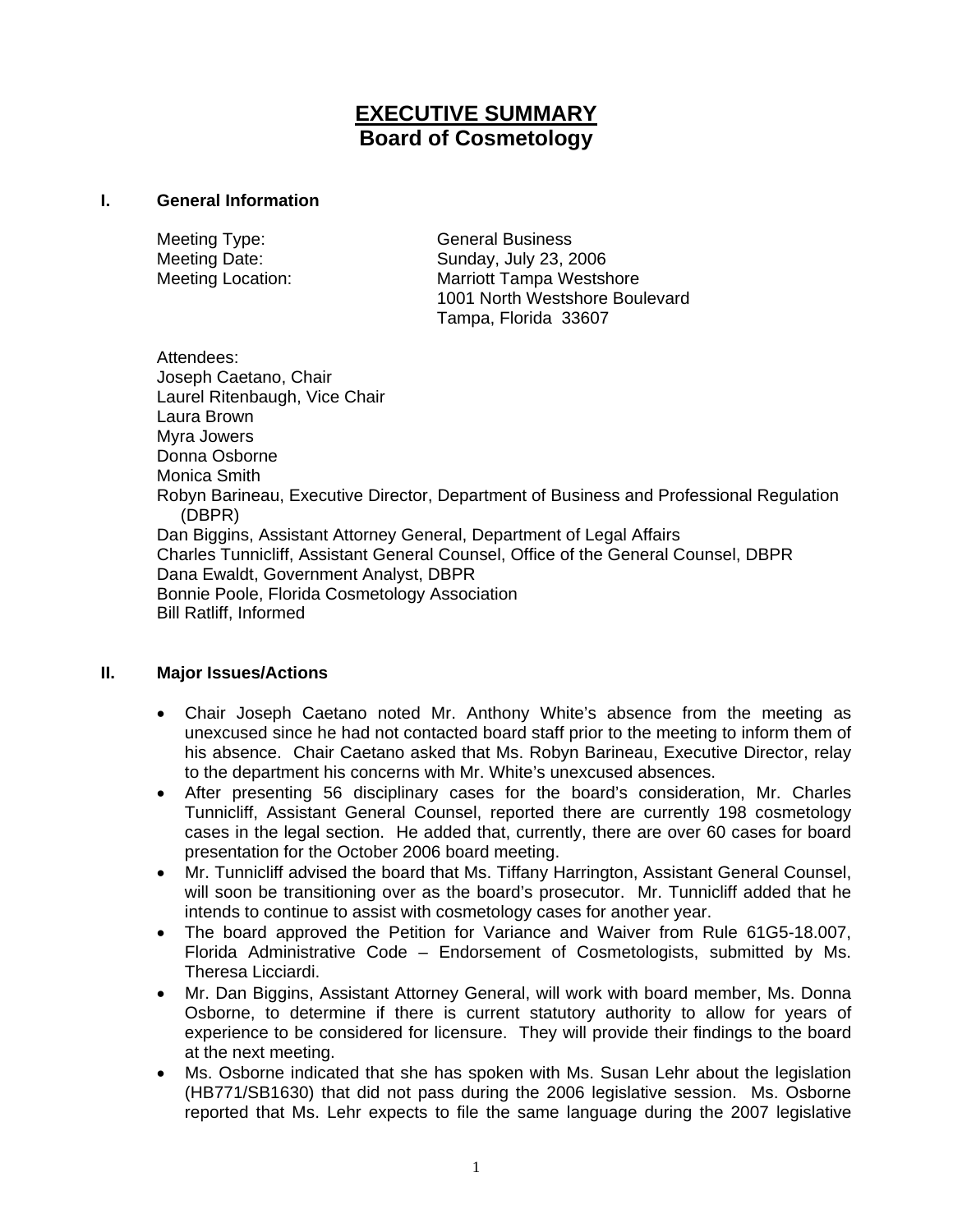session with some adjustments. Ms. Bonnie Poole, Florida Cosmetology Association (FCA), informed the board that the FCA is supportive of increasing educational hours and other information originally contained in the 2006 proposal. Ms. Poole added that the FCA will not support a bill if the creation of internship or apprenticeship programs are included.

- Vice Chair Laurel Ritenbaugh provided the board with a salon flier she created that includes information relating to sanitation tips for licensees and their customers, information relating to the proposed rule for sanitizing and sterilizing foot baths, and information encouraging individuals to file unlicensed activity complaints. The board would like to require salons to post this flier and have inspectors distribute the flier to salons for posting. Additionally, the board would like to include this information on its website and in its next available newsletter. Ms. Barineau informed the board that the department's Communications Office and other department areas would also need to review and comment on the flier before distribution. The board will discuss the proposed flier in more detail at their October meeting.
- Ms. Barineau informed the board that the assessment rule was effective July 16. She added that inserts will be included with the renewal notices mailed to individual licensees for the October 31, 2006, and October 31, 2007, and salon renewals due November 30, 2006. Ms. Barineau informed the board that she has posted a bulletin on their website advising licensees of the assessment, and she has included the same assessment information in the latest cosmetology newsletter.
- The board agreed to move forward with a rule to require licensees to laminate their licenses with a current picture for posting at their workstations. The board also agreed that the effective date of the rule should be July 1, 2007, to allow salons and licensees the opportunity to comply.
- The board agreed to amend Rule 61G5-32.001(6)(e), Florida Statutes, to change the number of days a continuing education provider has to transmit course completion information to the department from five days to 30 days or the end of the renewal cycle, whichever happens first, in order to comply with Chapter 455, Florida Statutes.
- Ms. Barineau reported that as of March 31, 2006, the cash balance in the board's operating account was in deficit over \$1.5 million. She added that the assessment will soon begin to impact the negative balance.
- Ms. Osborne gave the board a brief overview of the presentation provided by the department's Bureau of Education and Testing (BET) relating to the board's education and testing concerns. She added that the presentation was very informative and interesting and answered many of her questions. Ms. Osborne added that she was more appreciative of the department's Central Intake Unit and Customer Contact Center since she saw the entire operation. Ms. Osborne indicated that BET was willing to provide the entire board with their presentation, and she suggested the board invite BET to their next meeting.
- Chair Caetano appointed Mrs. Laura Brown as Chair of the Education and Testing Committee.
- The board agreed to conduct future meetings as follows: -October 29 and 30, 2006 – Orlando, Florida -January 21, 2007 – Ft. Lauderdale or Miami, Florida -April 15, 2007 – Tampa, Florida